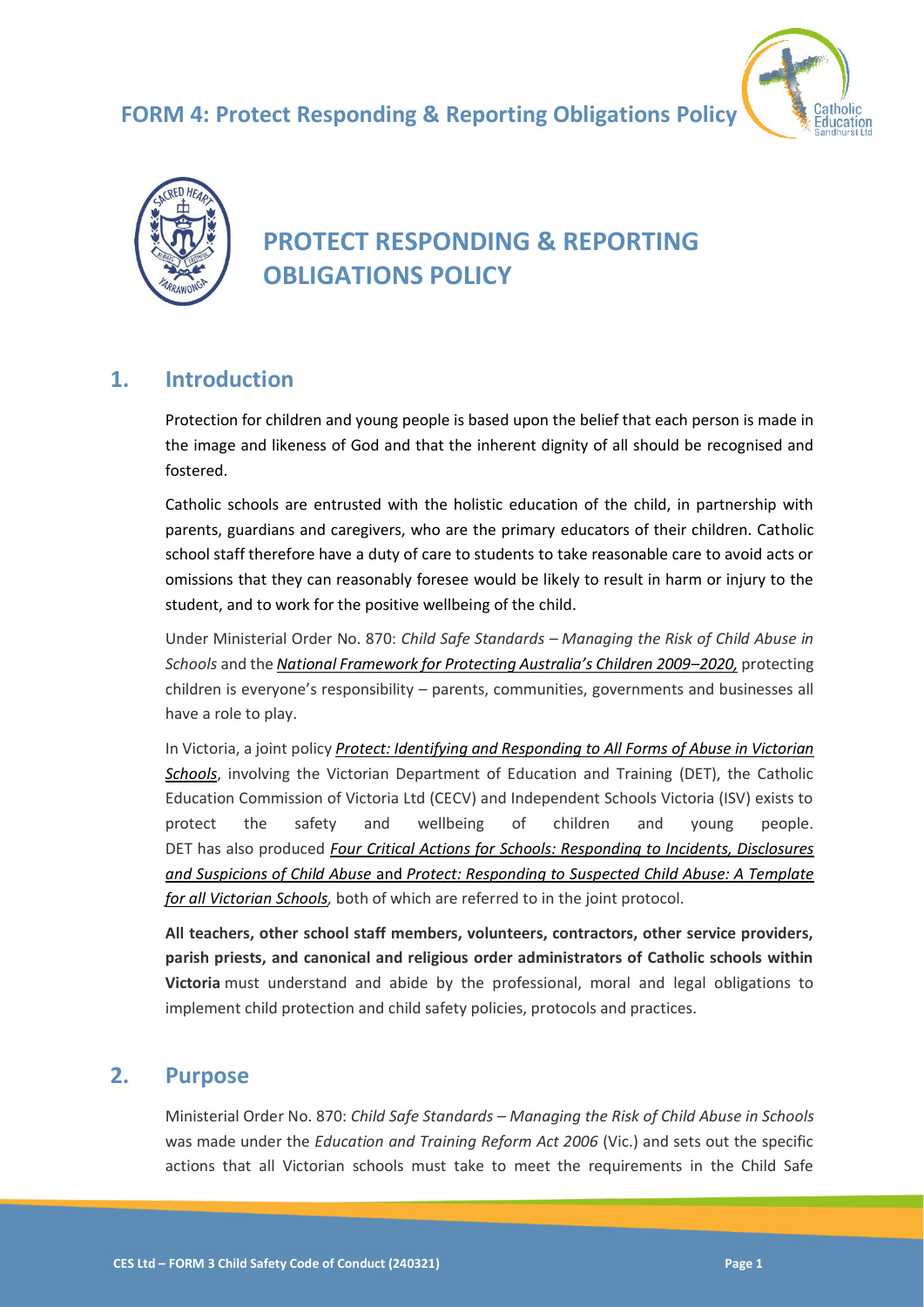Standards for registration.

This policy is designed to enable Catholic Education Sandhurst Limited (CES Ltd) and all Sandhurst Catholic schools to comply with Standard 5 of the Victorian Child Safe Standards: processes for responding to and reporting suspected child abuse, as well as the school-specific requirements for procedures for responding to allegations of suspected abuse in Ministerial Order No. 870. All procedures for reporting and responding to an incident of child abuse are designed and implemented by taking into account the diverse characteristics of school communities.

Actions required under the relevant legislation and regulatory guidance when there is a reasonable belief that a child is in need of protection or a criminal offence has been committed are set out in this policy. It also provides guidance and procedures on how to make a report.

This policy assists school staff at Sacred Heart Primary School (which includes volunteers, contractors, other service providers and religious leaders including clergy) to:

- identify the indicators of a child or young person who may be in need of protection
- understand how a 'suspicion' or 'reasonable belief' is formed
- where possible, refer to the principles of the Victorian Charter of Human Rights and Responsibilities as best practice in respecting and protecting the basic rights, freedoms and responsibilities of members of the school community
- make a report about a child or young person who may be in need of protection
- comply with obligations under the Victorian Reportable Conduct Scheme
- comply with mandatory reporting obligations under child protection law
- comply with legal obligations relating to criminal child abuse and grooming under criminal law.

# **3. Legislative and Regulatory Requirements**

CES Ltd and the schools it owns and operates, must comply with the legal obligations that relate to managing the risk of child abuse under the *Children, Youth and Families Act 2005* (Vic), the *Crimes Act 1958* (Vic), the *Child Wellbeing and Safety Act 2005* (Vic), the *Education and Training Reform Act 2006* (Vic) and the *Family Violence Protection Act 2008* (Vic).

The *Child Wellbeing and Safety Act 2005* (Vic) introduced the seven Victorian Child Safe Standards, which aim to create a culture where protecting children from abuse is part of everyday thinking and practice. The Child Safe Standards were introduced in response to recommendations made by the Betrayal of Trust report.

Child protection reporting obligations for CES Ltd and its schools fall under five separate pieces of legislation with differing reporting requirements:

- the *Children, Youth and Families Act 2005* (Vic)
- the *Education and Training Reform Act 2006* (Vic)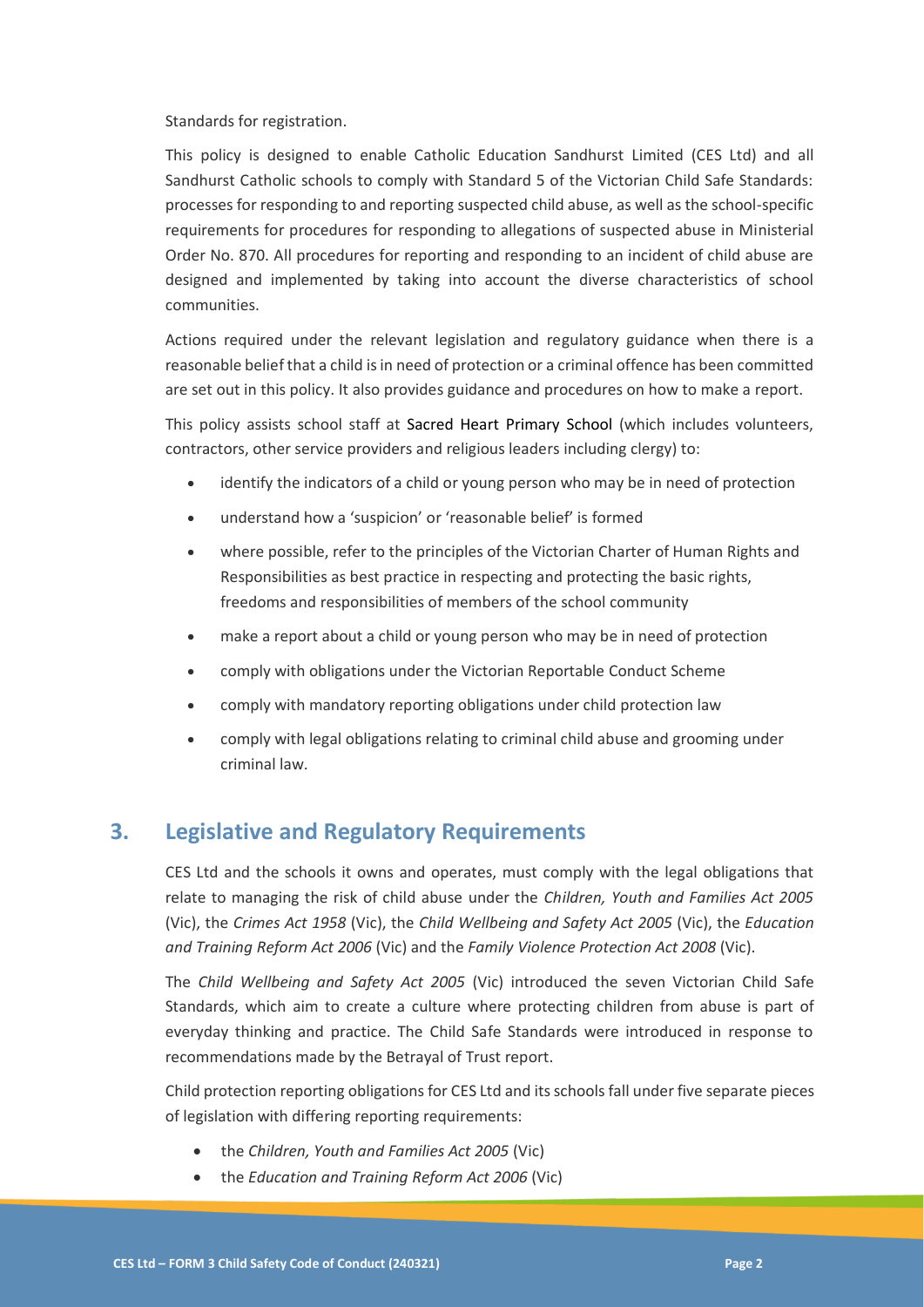- the *Crimes Act 1958* (Vic)
- the *Family Violence Protection Act 2008* (Vic)
- the *Wrongs Act 1958* (Vic).

Child abuse can take many forms. The perpetrator may be a parent, carer, school staff member, volunteer, another adult or even another child. The nature of child abuse is complex. The abuse may occur over time and potential risk indicators are often difficult to detect. Therefore, the legal obligations for reporting allegations of child abuse can vary depending on the circumstances of the incident.

Child abuse is defined in the *Child Wellbeing and Safety Act 2005* (Vic.) to include:

- sexual offences
- grooming offences under section 49M(1) of the *Crimes Act 1958* (Vic.)
- physical violence
- serious emotional or psychological harm
- serious neglect

Child abuse can have a significant effect on a child's physical, social, psychological or emotional health, development and wellbeing. The younger the child, the more vulnerable they are to abuse and the more serious the consequences are likely to be.

There can be physical or behavioural indicators of child abuse and neglect, or a combination of both.

While the presence of a single indicator, or even several indicators, does not necessarily prove that abuse or neglect has occurred, the repeated occurrence of either a physical or behavioural indicator, or the occurrence of several indicators together, should alert school staff to the possibility of child abuse or neglect.

Child sexual abuse is more commonly perpetrated by someone who is known to and trusted by the child, and is also often someone highly trusted within their families, communities, schools and/or other institutions, such as the Church.

For further definitions of all types of child abuse, a comprehensive list of the indicators of harm and advice on identifying perpetrators of child sexual abuse, refer to the protocol *[Protect:](https://www.education.vic.gov.au/Documents/about/programs/health/protect/ChildSafeStandard5_SchoolsGuide.pdf)  [Identifying and Responding to All Forms of Abuse in Victorian Schools](https://www.education.vic.gov.au/Documents/about/programs/health/protect/ChildSafeStandard5_SchoolsGuide.pdf)*.

# **4. Sources of Child Protection Reporting Obligations**

#### **Children, Youth and Families Act 2005 (Vic.)**

#### **Mandatory reporting**

Mandatory reporting is a legal requirement under the *Children, Youth and Families Act 2005* (Vic) to protect children from harm relating to physical injury and sexual abuse. A child, for the purpose of the relevant parts of this Act, is any person under **17 years** of age. The principal, teachers, medical practitioners, religious clergy, school counsellors and nurses are mandatory reporters under this Act.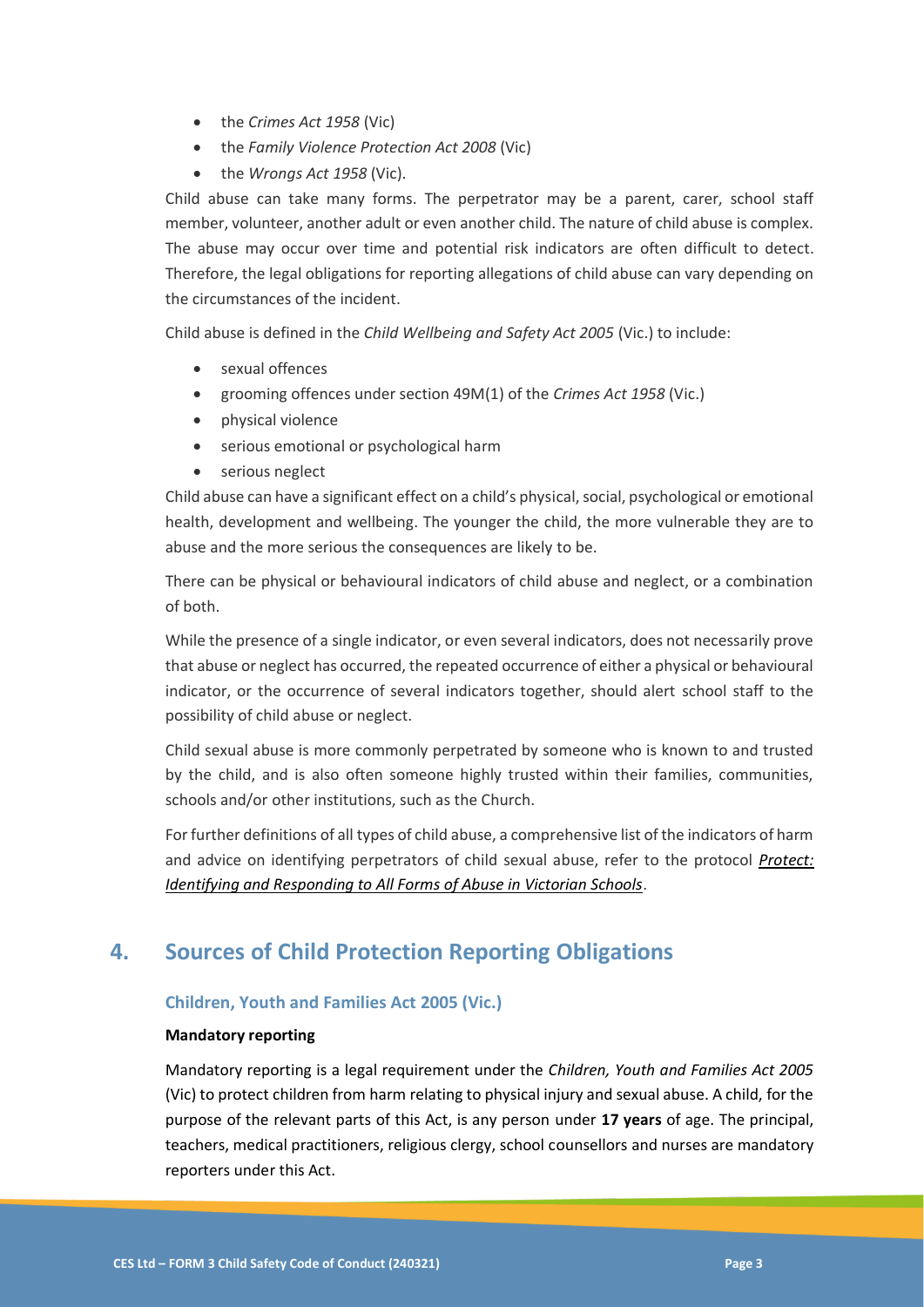If, in the course of carrying out their duties, a mandatory reporter at Insert School Name forms a **reasonable belief** that a child is in need of protection from physical injury or sexual abuse, and that the **child's parents are unwilling or unable to protect the child,** they must report that belief to Department of Family, Fairness & Housing (DFFH) Child Protection and/or Victoria Police, including the information prescribed in *[Protect: Identifying and Responding to All Forms](https://www.education.vic.gov.au/Documents/about/programs/health/protect/ChildSafeStandard5_SchoolsGuide.pdf)  [of abuse in Victorian Schools](https://www.education.vic.gov.au/Documents/about/programs/health/protect/ChildSafeStandard5_SchoolsGuide.pdf)* as soon as possible after forming the belief.

A subsequent report must be made on each occasion on which the mandatory reporter becomes aware of further reasonable grounds for the belief and even if the reporter knows that another report has been made concerning the same child and suspected abuse.

The threshold for reporting child protection incidents, disclosures, concerns or suspicions has been set deliberately low by the joint policy Protect: Identifying and Responding to All Forms of Abuse in Victorian Schools. This protocol focuses on *[Four Critical Actions](https://www.education.vic.gov.au/Documents/about/programs/health/protect/FourCriticalActions_ChildAbuse.pdf)* (included at the end of this policy and detailed in the PROTECT: Reporting and Responding Obligations Procedures) that all school staff must take if they form a suspicion or reasonable belief that child abuse has occurred, or that a child is at risk of suffering abuse.

#### **Reasonable belief**

Where school staff members are concerned about the safety and wellbeing of a child or young person, they must assess that concern to determine if a report should be made to the relevant agency. If a staff member has witnessed potentially abusive behaviour, has a suspicion or has received a disclosure of child abuse, they must determine whether these observations or receipt of such information have caused the staff member to form a 'reasonable belief'.

A 'reasonable belief' or a 'belief on reasonable grounds' is not the same as having proof, but is more than rumour or speculation. A reasonable belief is formed if a reasonable person in the same position would have formed the belief on the same grounds.

A reasonable belief might be formed if:

- a child states that they have been physically or sexually abused
- any person tells you that they believe someone has been abused; this may include a child who is talking about themselves
- you observe physical or behavioural indicators of abuse, as described in *[Protect:](https://www.education.vic.gov.au/Documents/about/programs/health/protect/ChildSafeStandard5_SchoolsGuide.pdf)  [Identifying and Responding to All Forms of Abuse in Victorian Schools](https://www.education.vic.gov.au/Documents/about/programs/health/protect/ChildSafeStandard5_SchoolsGuide.pdf)*
- a child or young person exhibits sexually abusive or age-inappropriate behaviour(s)
- professional observations of the child's behaviour or development cause you to form a belief that the child has been physically or sexually abused or is likely to be abused.

While any indicators of possible child abuse or neglect are concerning, it is important to understand that the presence of a number of indicators that suggest either physical or sexual abuse of a child may be sufficient to form a reasonable belief in a mandatory reporter's mind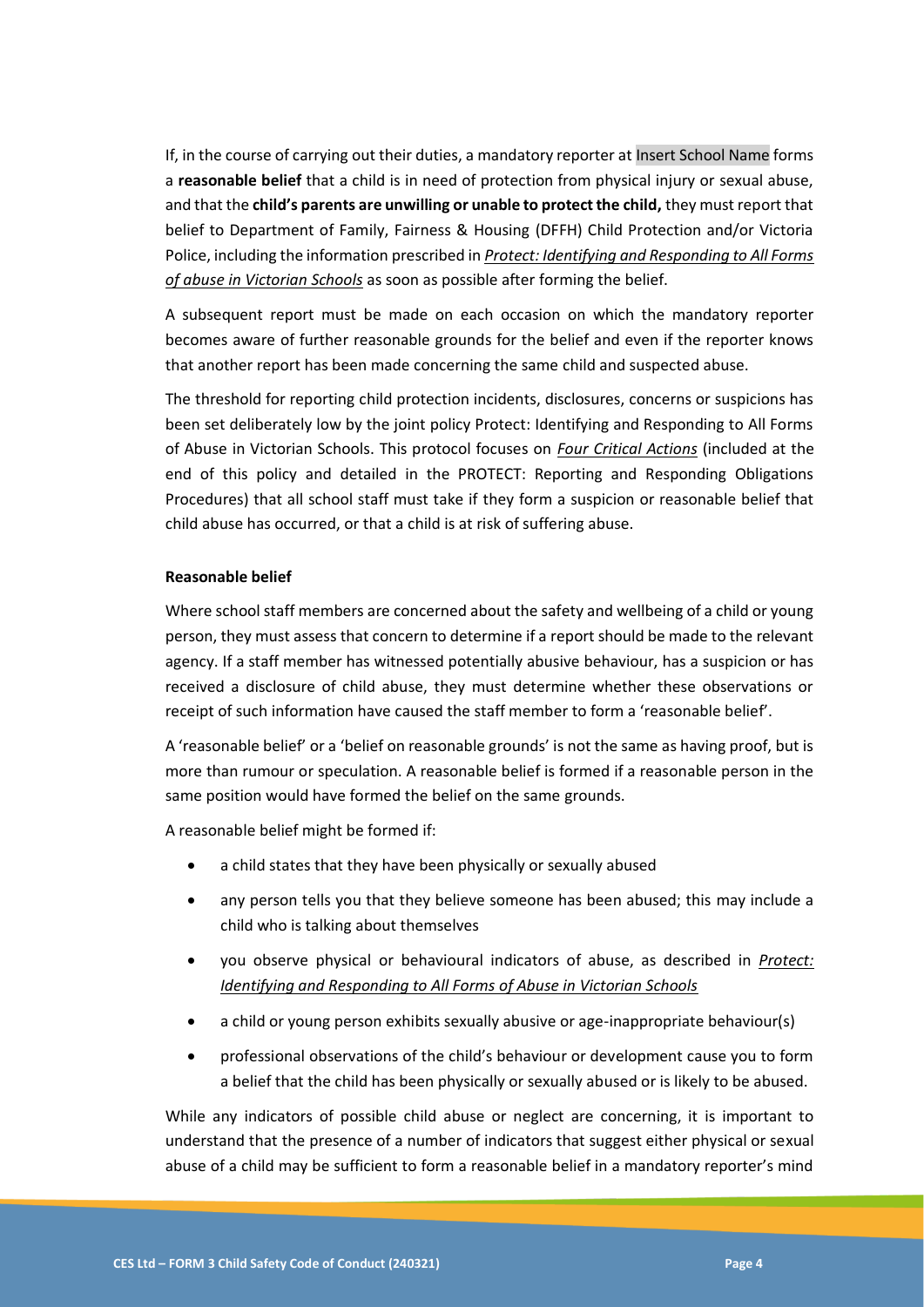which must be reported.

#### **Child Wellbeing and Safety Act 2005 (Vic.)**

#### **Reportable conduct**

The Reportable Conduct Scheme was created under the *Child Wellbeing and Safety Act 2005* (Vic.) and requires schools to notify the Commission for Children and Young People (CCYP) if an allegation of reportable conduct (a reportable allegation) is made against one of their employees.

Employees can include a principal, teacher, corporate staff member, board or school council employee, contractor, volunteer, school doctor/nurse/medical professional, allied health staff member, or minister of religion (clergy), and religious personnel (Brother, Sister, Monk).

Reportable conduct is defined under the *Child Wellbeing and Safety Act 2005* (Vic) to mean a sexual offence, sexual misconduct or physical violence committed against, with or in the presence of a child, behaviour causing significant emotional or psychological harm to a child, or significant neglect of a child.

A reportable allegation means any information that leads a person to form a reasonable belief that an employee has committed reportable conduct or misconduct that may involve reportable conduct, whether or not the conduct or misconduct is alleged to have occurred within the course of the person's employment.

The Reportable Conduct Scheme requires CES Ltd to:

- have in place systems to prevent reportable conduct and, if reportable conduct is alleged, to ensure allegations can be brought to the attention of appropriate persons for investigation and response
- ensure that the CCYP is notified and given updates on the organisation's response to an allegation by contacting the relevant member of the CES Ltd Executive Leadership Team who has been sub-delegated with authority on behalf of head of entity. For the purposes of the reportable conduct scheme, the Head of Entity has been identified as the Executive Director of CES Ltd.
- report to Victoria Police as soon as they become aware that a reportable allegation may involve suspected child abuse or criminal conduct.

Reportable conduct may also include historical reportable allegations. More guidance can be found at Reportable Conduct Scheme – Historical allegations.

All school staff are required to notify the principal or, if the principal is involved in the allegation, the Leadership Team if they have a reportable allegation. The principal or a member of the Leadership Team (as applicable) must notify the relevant member of the CES Ltd Executive Leadership Team of the allegation of reportable conduct as soon as possible. In accordance with the requirements of the Reportable Conduct Scheme, the head of entity for CES Ltd is the Executive Director who must initially notify the Commission of a reportable allegation within three business days and update the Commission of progress within 30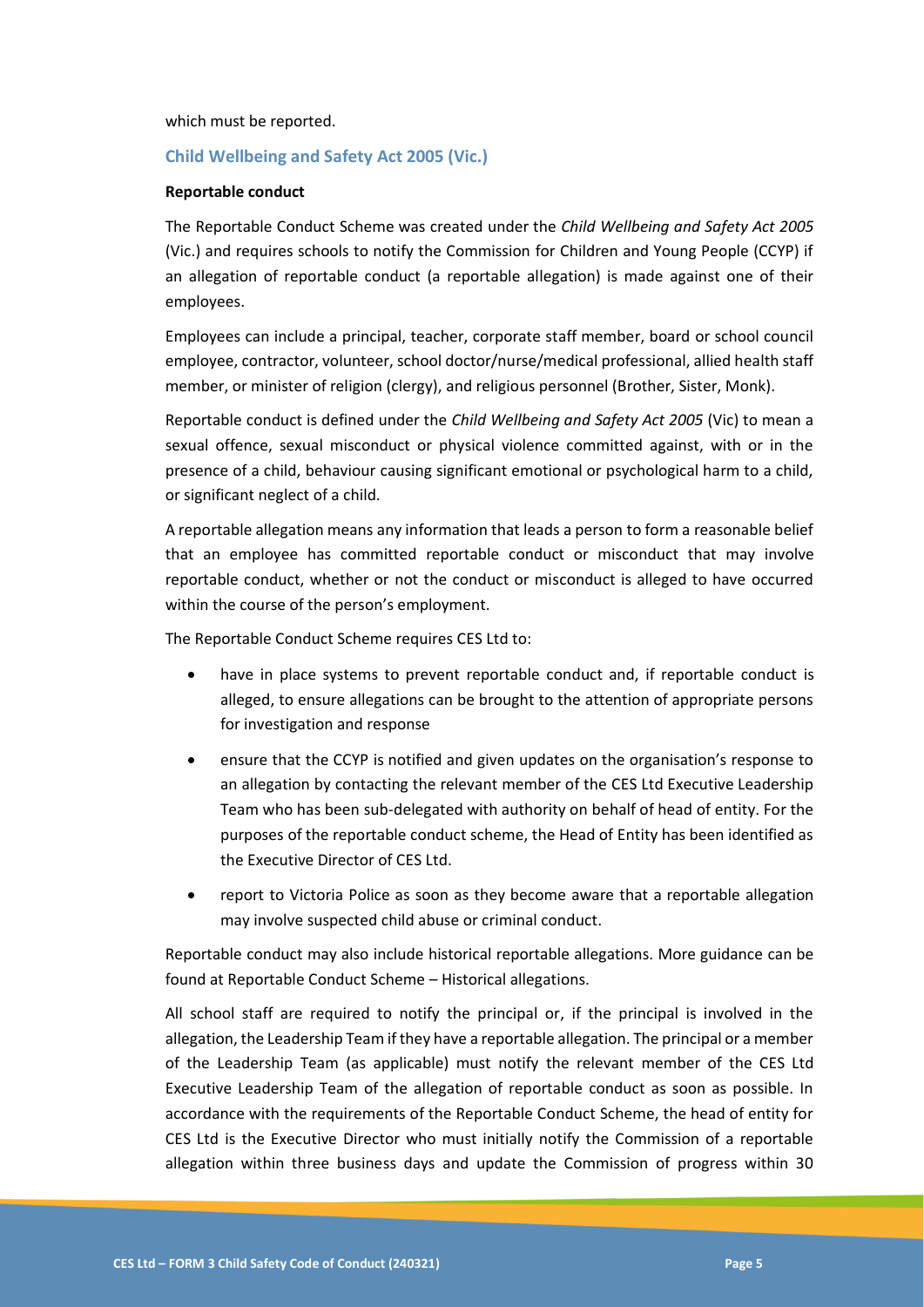calendar days. In accordance with *CES Ltd Policies and Procedures Framework* this notification responsibility has been sub-delegated to the Assistant Director: Pastoral Wellbeing.

The Reportable Conduct Scheme does not change mandatory reporting or other reporting obligations, including internal reporting and reporting criminal behaviour to Victoria Police. Reportable conduct reporting should be done in addition to these other reporting obligations.

See also the Reportable Conduct Scheme Procedures included in Form 9 in this Manual.

#### **Crimes Act 1958 (Vic.)**

In response to the Betrayal of Trust report, three new criminal offences have been introduced under the Crimes Act 1958 (Vic.):

- **failure to disclose offence**, which requires adults to report to Victoria Police a reasonable belief that a sexual offence has been committed against a child
- failure to protect offence, which applies to people in positions of authority within organisations, who knew of a risk of child sexual abuse by someone in the organisation and failed to reduce or remove the risk
- **grooming offence**, which targets communication with a child or their parents with the intent of committing child sexual abuse.

#### **Failure to disclose**

Any school staff member who forms a reasonable belief that a sexual offence has been committed in Victoria by an adult against a child under 16 must disclose that information to Victoria Police.

Failure to disclose the information to Victoria Police is a criminal offence under section 327 of the *Crimes Act 1958* (Vic.) and applies to all adults (18 years and over) in Victoria, not just professionals who work with children.

The obligation is to disclose that information to Victoria Police as soon as it is practicable to do so, except in limited circumstances such as where the information has already been reported to DFFH Child Protection.

For further information about the failure to disclose offence, see the *[Department of Justice](https://www.justice.vic.gov.au/safer-communities/protecting-children-and-families/failure-to-disclose-offence)  [and Community Safety 'Failure to disclose offence'](https://www.justice.vic.gov.au/safer-communities/protecting-children-and-families/failure-to-disclose-offence)* information.

#### **Failure to protect**

Any school staff member in a position of authority who has the power or responsibility to remove risk, and becomes aware that an adult associated with their organisation (such as an employee, contractor, volunteer, sport coach or visitor) poses a risk of sexual abuse to a child under 16 who is in the care or supervision of the organisation, must take all reasonable steps to reduce or remove that risk.

In a school context, this will include the principal, deputy principal and business manager and may also extend to school counsellors, heads of departments and heads of schools.

Failure to take reasonable steps to protect a child in the organisation from the risk of sexual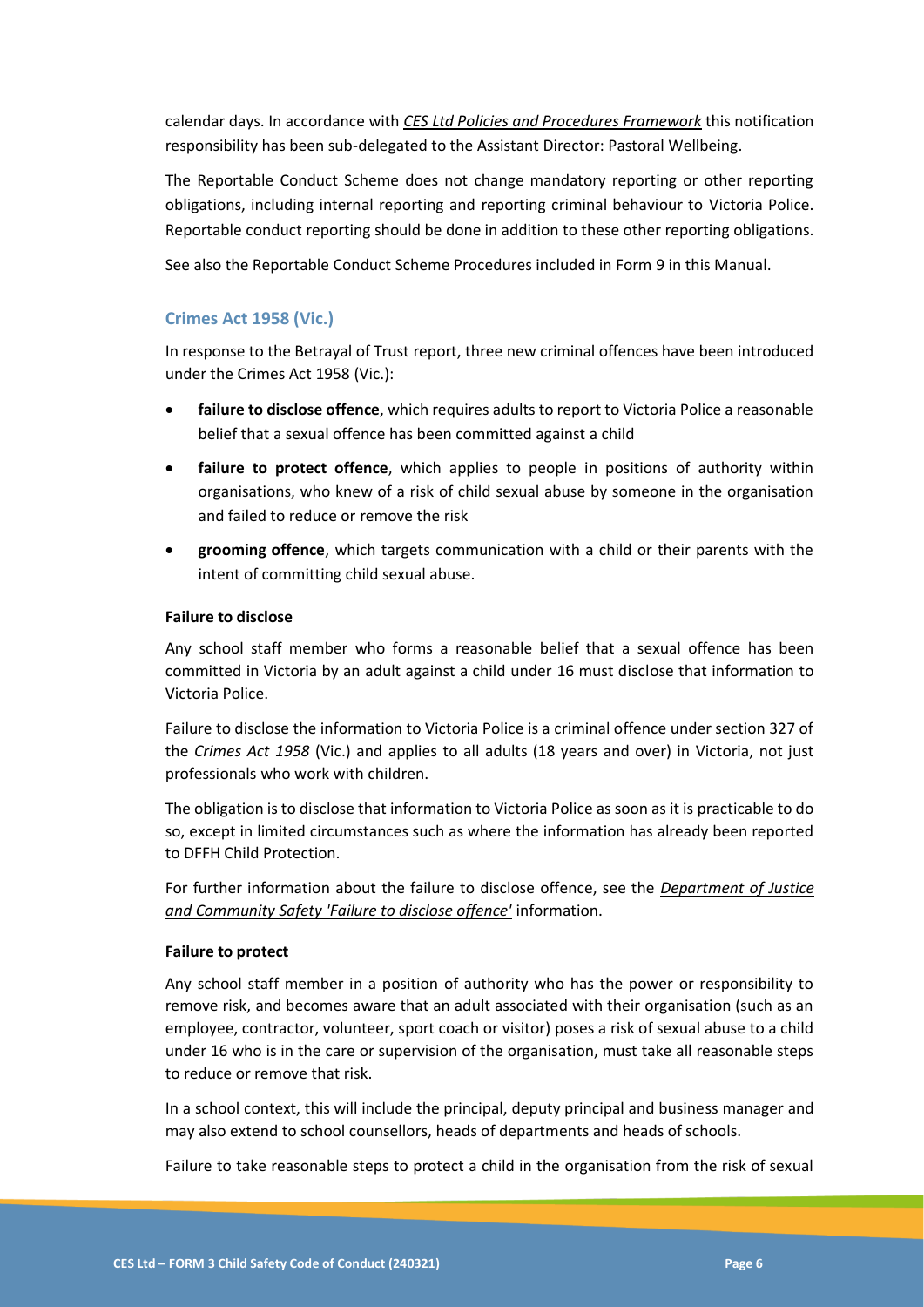abuse from an adult associated with the organisation is a criminal offence under section 49O(1) of the *Crimes Act 1958* (Vic.)

For further information about the failure to protect offence, see the *[Department of Justice and](https://www.justice.vic.gov.au/safer-communities/protecting-children-and-families/failure-to-protect-a-new-criminal-offence-to)  [Community Safety 'Failure to protect: a new offence to protect children from sexual abuse'](https://www.justice.vic.gov.au/safer-communities/protecting-children-and-families/failure-to-protect-a-new-criminal-offence-to)* information.

#### **Grooming**

The offence of grooming prohibits predatory conduct designed to prepare or 'groom' a child for future sexual activity and is contained in section 49M(1) of the Crimes Act 1958 (Vic.). The offence applies to communication with children **under 16 years.**

Grooming can be conducted in person or online, for example via interaction through social media, web forums and emails. The offence can be committed by any person aged 18 years or over. It does not apply to communication between people who are both under 18 years of age.

For further information about the grooming offence, see the *[Department of Justice and](https://www.justice.vic.gov.au/safer-communities/protecting-children-and-families/grooming-offence)  [Community Safety 'Grooming offence](https://www.justice.vic.gov.au/safer-communities/protecting-children-and-families/grooming-offence)*' information.

For more information about managing and responding to the risk of abuse, see DET's *['Identify](https://www.education.vic.gov.au/school/teachers/health/childprotection/Pages/stusexual.aspx)  [and Respond to Student Sexual Offending'](https://www.education.vic.gov.au/school/teachers/health/childprotection/Pages/stusexual.aspx)* webpage and CES Ltd Child Safe Risk Management Framework.

#### **Education and Training Reform Act 2006 (Vic.) – Child safety obligations**

From a child safety perspective, the key functions of the *Education and Training Reform Act 2006* (Vic) are to:

- require schools to notify the Victorian Institute of Teaching (VIT) when a school has taken action against a teacher
- ensure compliance with the Victorian Child Safe Standards as a requirement of registration for all Victorian schools.

A registered school must ensure that the care, safety and welfare of all students attending the school are in accordance with all applicable Victorian and Commonwealth laws, and that all staff employed at the school are advised of their obligations to child safety.

#### **Wrongs Act 1958 (Vic.) and duty of care**

#### **Organisational duty of care**

The *Wrongs Act 1958* (Vic) creates an organisational liability for child abuse for organisations that exercise care, supervision or authority over children. This is colloquially referred to as an 'organisational duty of care'.

CES Ltd and its schools owe a duty to take reasonable precautions to prevent the abuse (sexual or physical) of a child (under 18) by an individual associated with the school while the child is under the care, supervision or authority of the school.

Individuals associated with a Sandhurst Catholic school can include employees, volunteers,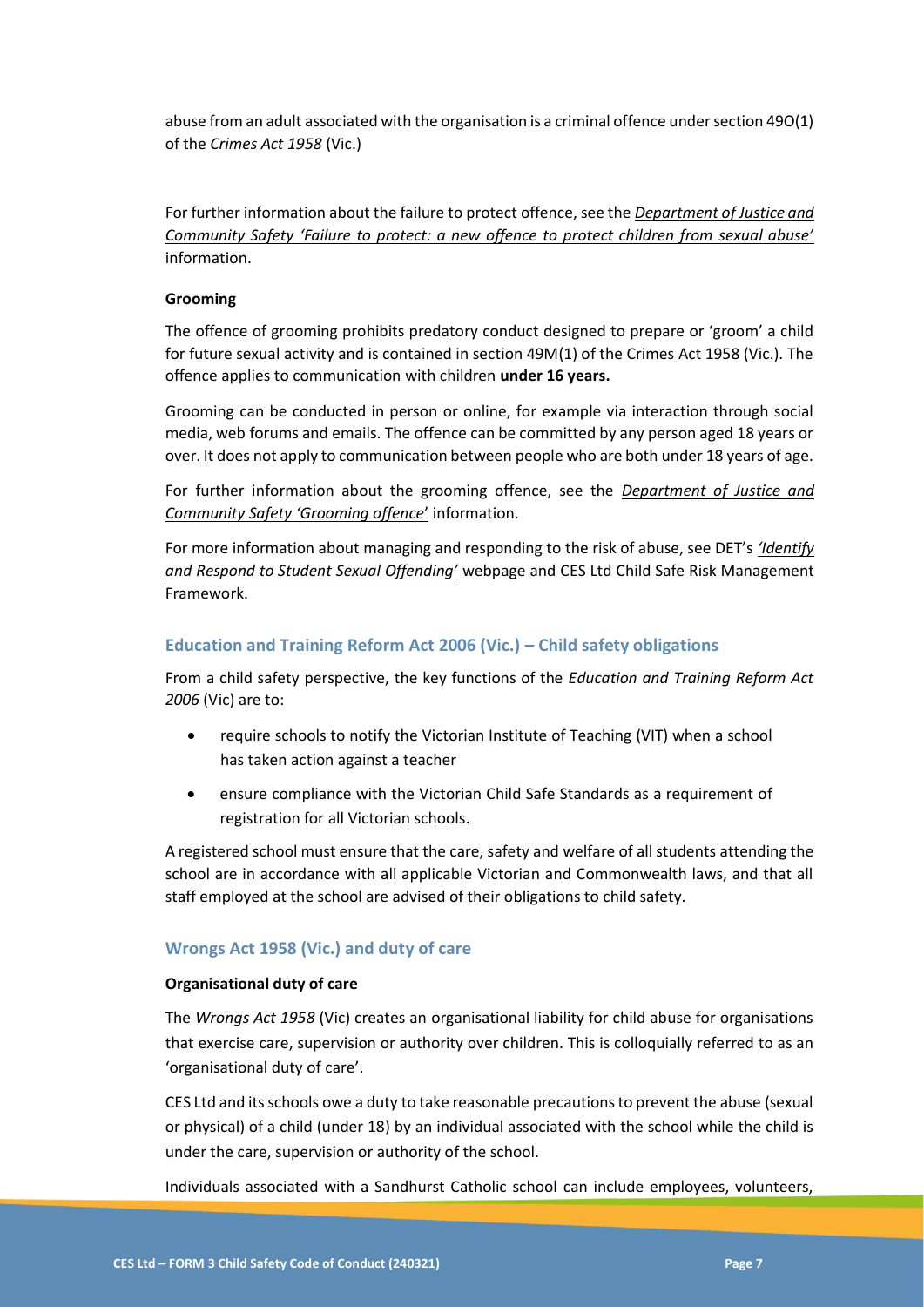office holders, contractors, ministers of religion and religious leaders.

Reasonable precautions that CES Ltd and its schools could take are not defined in the *Wrongs Act 1958* (Vic.) but, as examples, the following measures are what courts have previously considered to be reasonable precautions in the context of organisational child abuse:

- conducting employment screening and reference checking
- providing supervision and training
- implementing systems to provide early warning of possible offences
- performing random and unannounced inspections to deter misconduct
- encouraging children and adults to notify authorities or parents about any signs of aberrant or unusual behaviour.

#### **Sandhurst Catholic School staff duty of care**

School staff have a duty to take reasonable steps to protect children and young people under their care and supervision from harm that is reasonably foreseeable (this duty applies to all school staff). The question of what constitutes reasonable steps will depend on the individual circumstances of each case.

A staff member may breach their duty of care towards a student if they fail to act in the way a reasonable or diligent professional would have acted in the same situation.

For more information on the scope of staff duty of care obligations and examples of reasonable steps they can take in relation to suspected child abuse, refer to the protocol *[Protect:](https://www.education.vic.gov.au/Documents/about/programs/health/protect/ChildSafeStandard5_SchoolsGuide.pdf)  [Identifying and Responding to All Forms of Abuse in Victorian Schools](https://www.education.vic.gov.au/Documents/about/programs/health/protect/ChildSafeStandard5_SchoolsGuide.pdf)*.

#### **Victorian Charter of Human Rights and Responsibilities**

While CES Ltd is not bound by the *Charter of Human Rights and Responsibilities Act 2006* (Vic.), the following principle should be noted:

*School staff are required to respond to suspected child abuse with proper consideration for human rights, and, when making decisions and taking actions in response to suspected child abuse, to act compatibly with human rights. This means that school staff should take into account the right to protection without discrimination, the right to protection from torture and cruel, inhuman or degrading treatment and the right to privacy when responding to suspected child abuse.*

# **5. Policy Statement**

- The child or young person's ongoing safety and wellbeing should be the primary focus of decision making
- All children and young people have the right to a thorough and systematic education in personal safety, including safety in relationships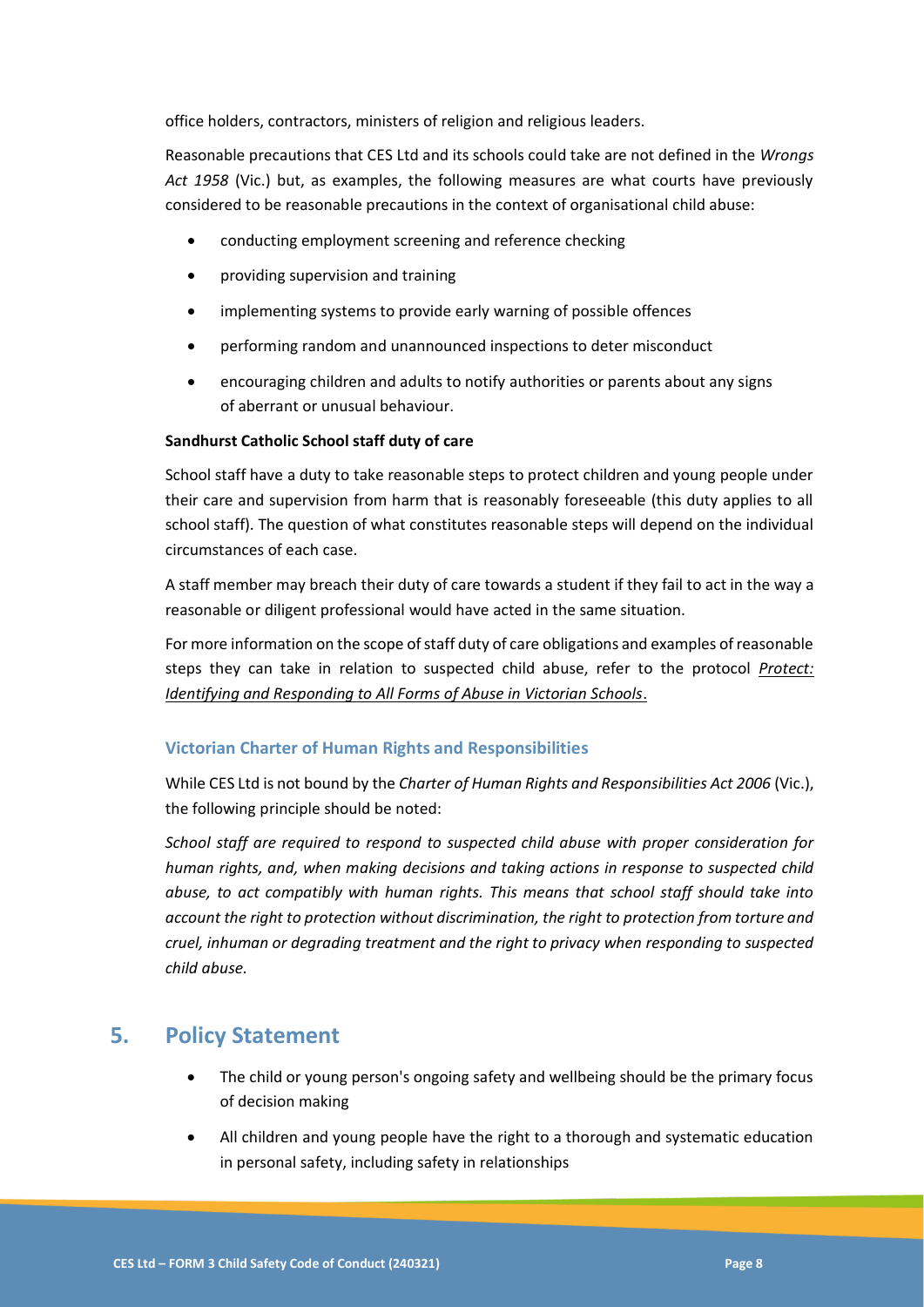- School staff must be aware of and comply with their legal obligations with respect to reporting suspected child abuse and providing ongoing appropriate support
- All Sandhurst Catholic Schools follow the PROTECT: Identifying and Responding to All [Forms of Abuse in Victorian Schools](https://www.education.vic.gov.au/Documents/about/programs/health/protect/ChildSafeStandard5_SchoolsGuide.pdf)
- Where a school staff member has reported a concern to DFFH Child Protection but they continue to have concerns for the child after DFFH Child Protection has closed the case, they may escalate the matter through DFFH complaints management processes or reporting concerns from the principal to the relevant member of the CES Ltd Executive Leadership Team.

### **6. Review**

This policy is scheduled for review every three years or as required by changes in legislation to ensure it is adequate and effective for meeting the requirements for compliance with legislation.

# **7. Revisions made to this document**

| October 2020             | New document created for CES Ltd Board |
|--------------------------|----------------------------------------|
| [Date of $1st$ approval] | New Document approved by CES Ltd Board |
|                          |                                        |
|                          |                                        |
|                          |                                        |

### **8. Further Assistance**

**Related policies within the Child Safety Framework and other Frameworks**

FORM 1: Commitment Statement to Child Safety

FORM 2: Child Safety Policy

FORM 3: Child Safety Code of Conduct

FORM 5: PROTECT Responding & Reporting Obligations Procedures

FORM 6: Mandatory Reporting Policy

FORM 7: Police and DFFH Interview Protocol

FORM 8: Child Safe Standards Implementation in Schools Checklist

FORM 9: Reportable Conduct Scheme Policy

FORM 10: Child Safety Risk Management

FORM 11: Child Safety Risk Register